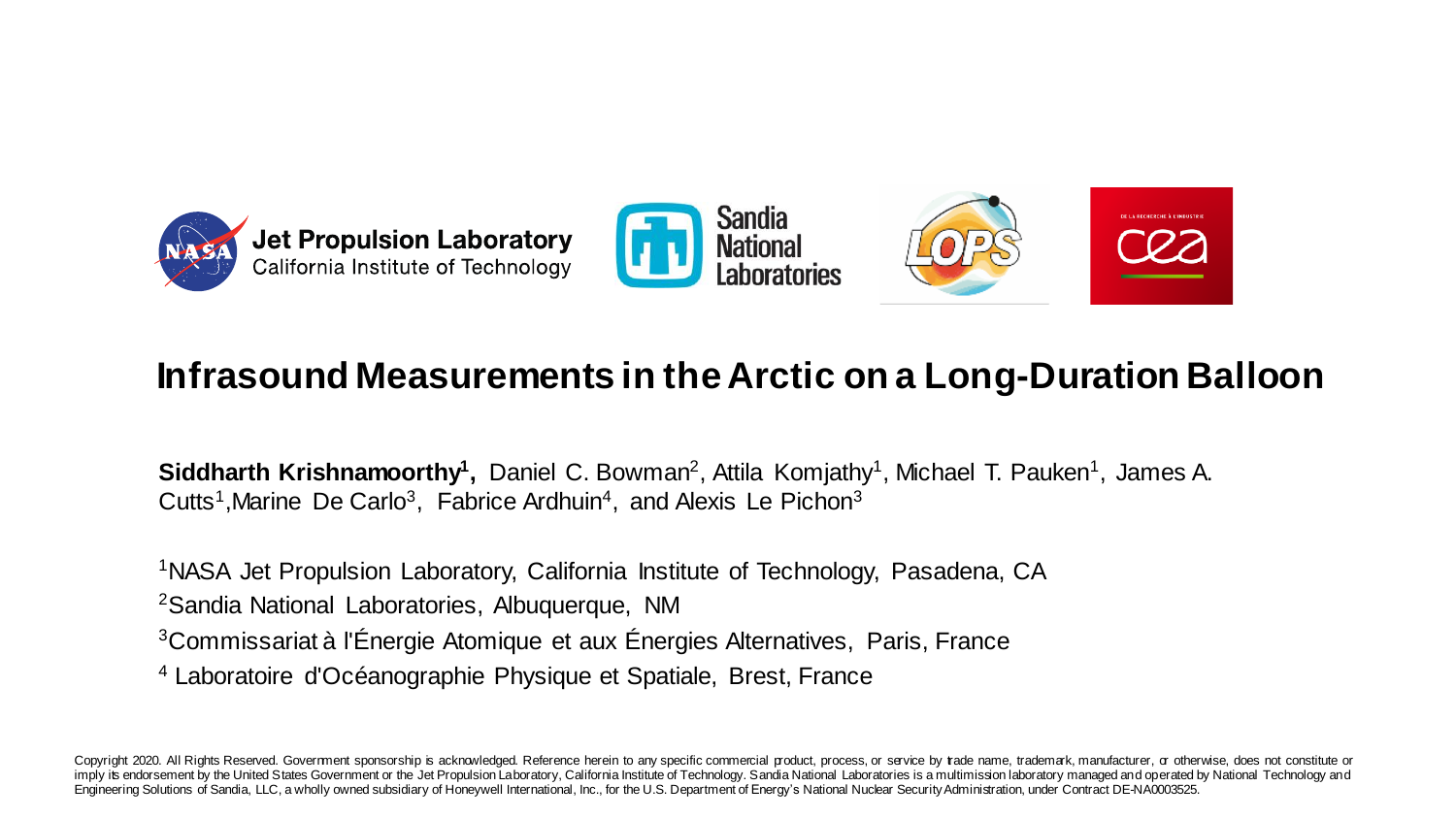# **PMC-Turbo Stratospheric Flight**

- Primary mission (PMC-Turbo) on-board a NASA Long-Duration Balloon (LDB) to observe Polar Mesospheric Clouds
- Payload for Infrasound Measurement in the Arctic (PIMA) and Trans-Atlantic Infrasound Payload (TAIP) flew as piggybacks
- PIMA contained two packages containing Paroscientific Digiquartzbarometers and InertialSense IMUs, one with and one without a noise reduction port.
- TAIP contained a GEM infrasound logger
- Flight flew from Sweden-Canada, PIMA data available for 76 hours, TAIP data available throughout.

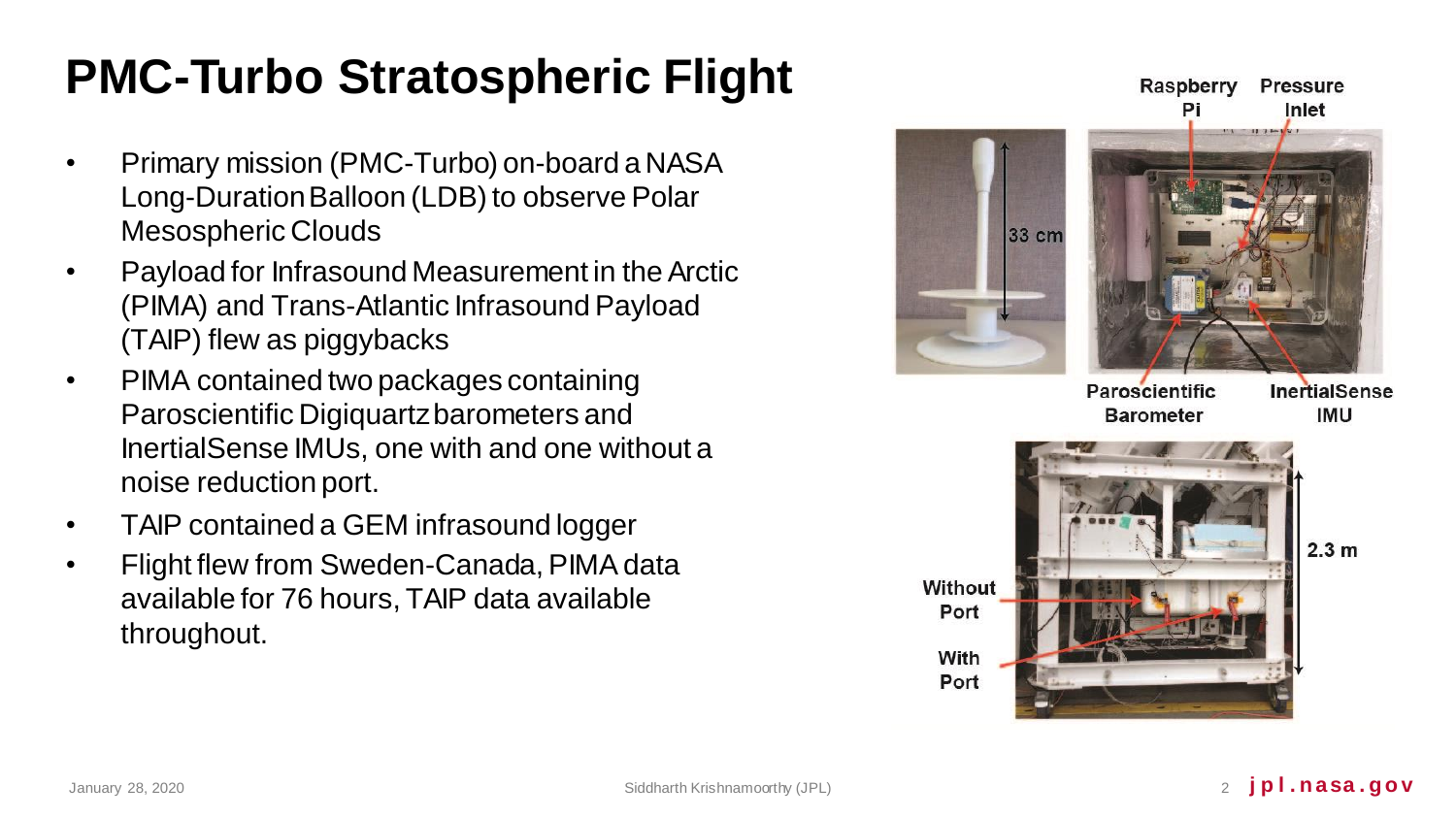# **Campaign Objectives**

- Record infrasound noise background on different infrasound sensors
- Measure the efficacy of the Bedard quad-disc wind noise reduction port in the stratosphere
- Record infrasound from geophysical signals of opportunity such as ocean microbarom, aurora, and bolides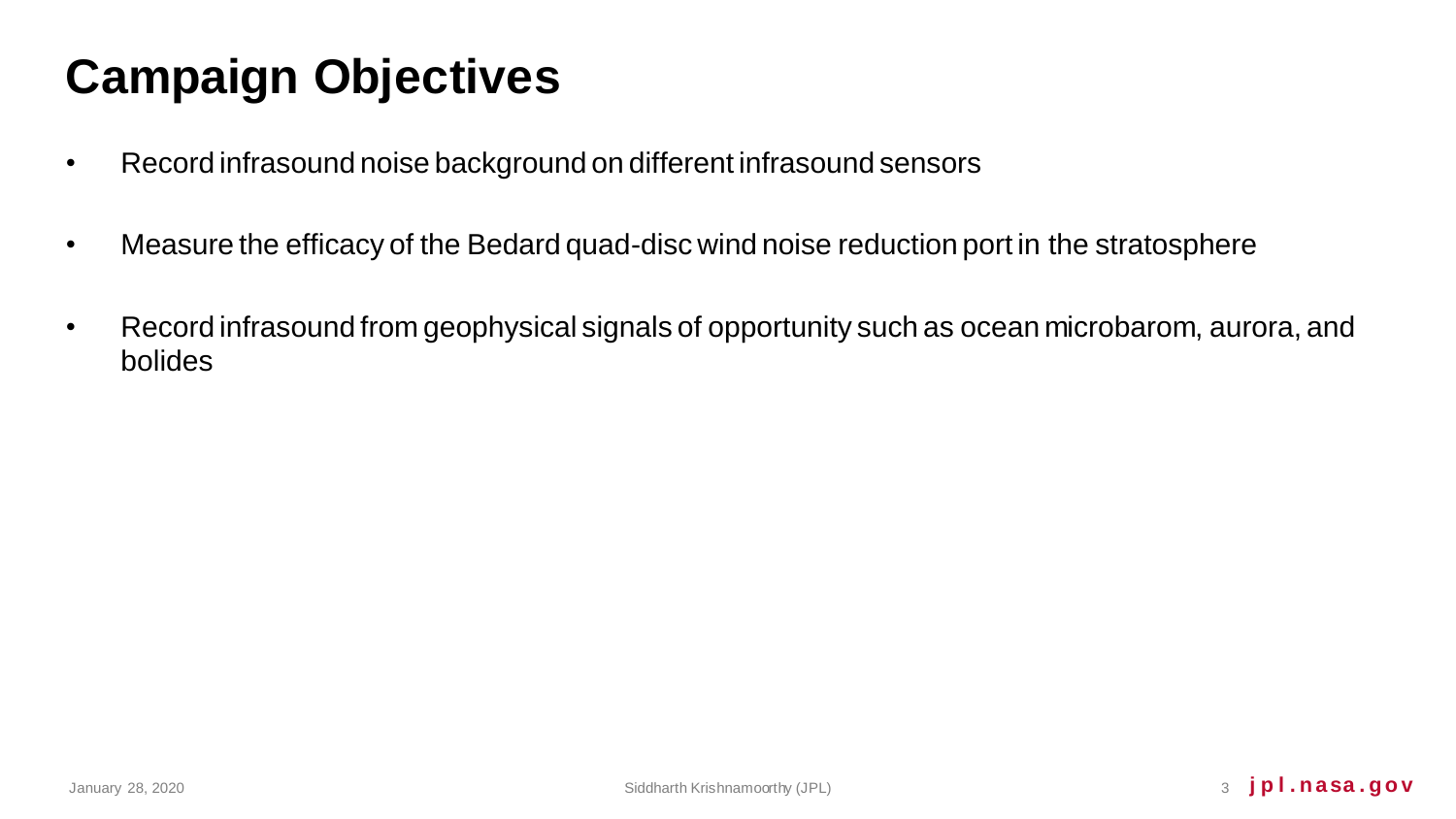## **PIMA Trajectory**



- Flight took off from Esrange, Sweden at 0727 UTC on July 8, 2018
- PIMA payload recorded trajectory for 76 hours, data logging ended over Greenland
- Flight float altitude varied between 36-39 km MSL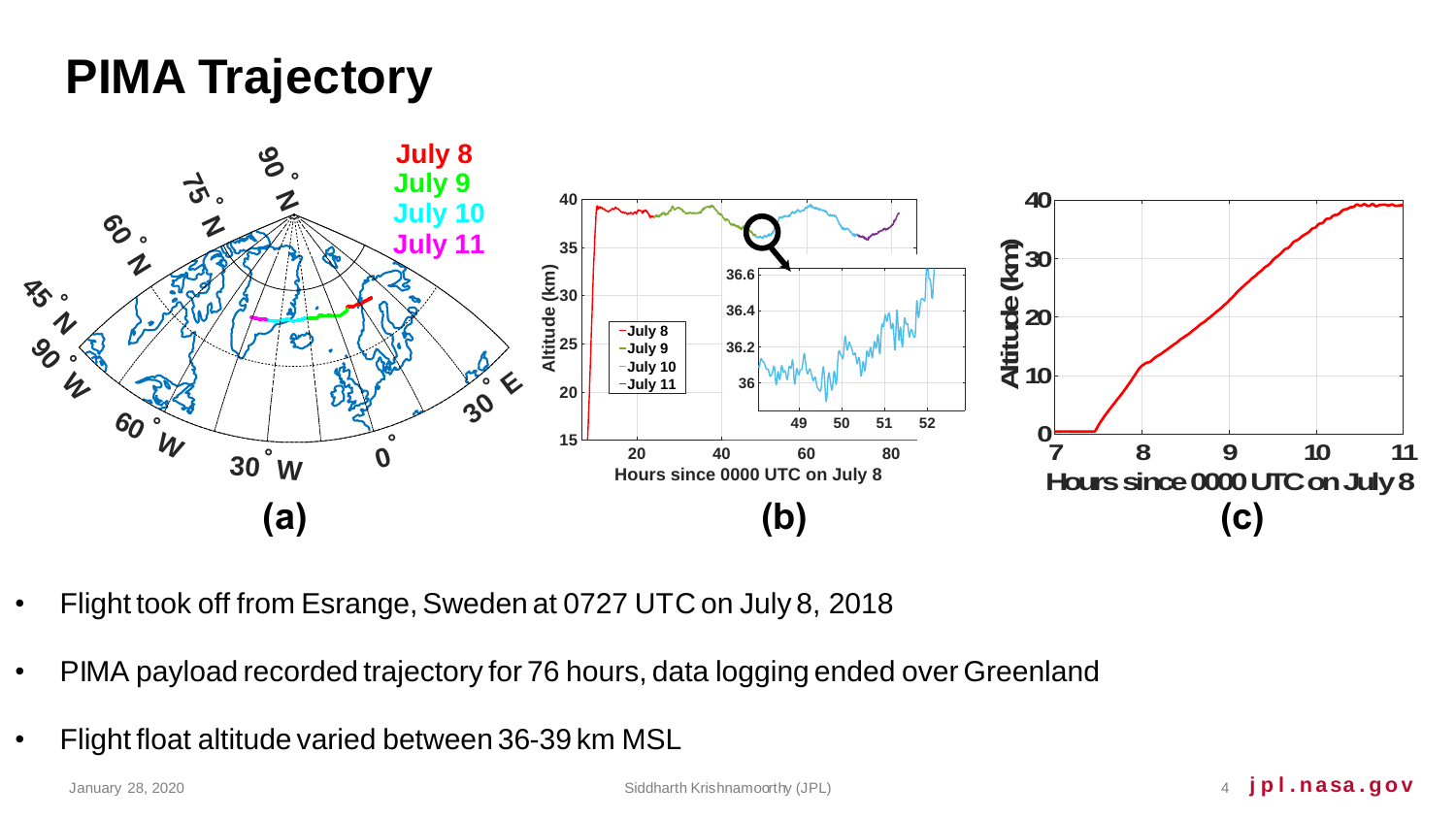## **Ascent Noise Comparison**



- Averaged background periodograms for 20s of ascent
- Noise drops sharply across the tropopause
- Wind noise filter is effective in the troposphere but not in the stratosphere

January 28, 2020 Siddharth Krishnamoorthy (JPL) 5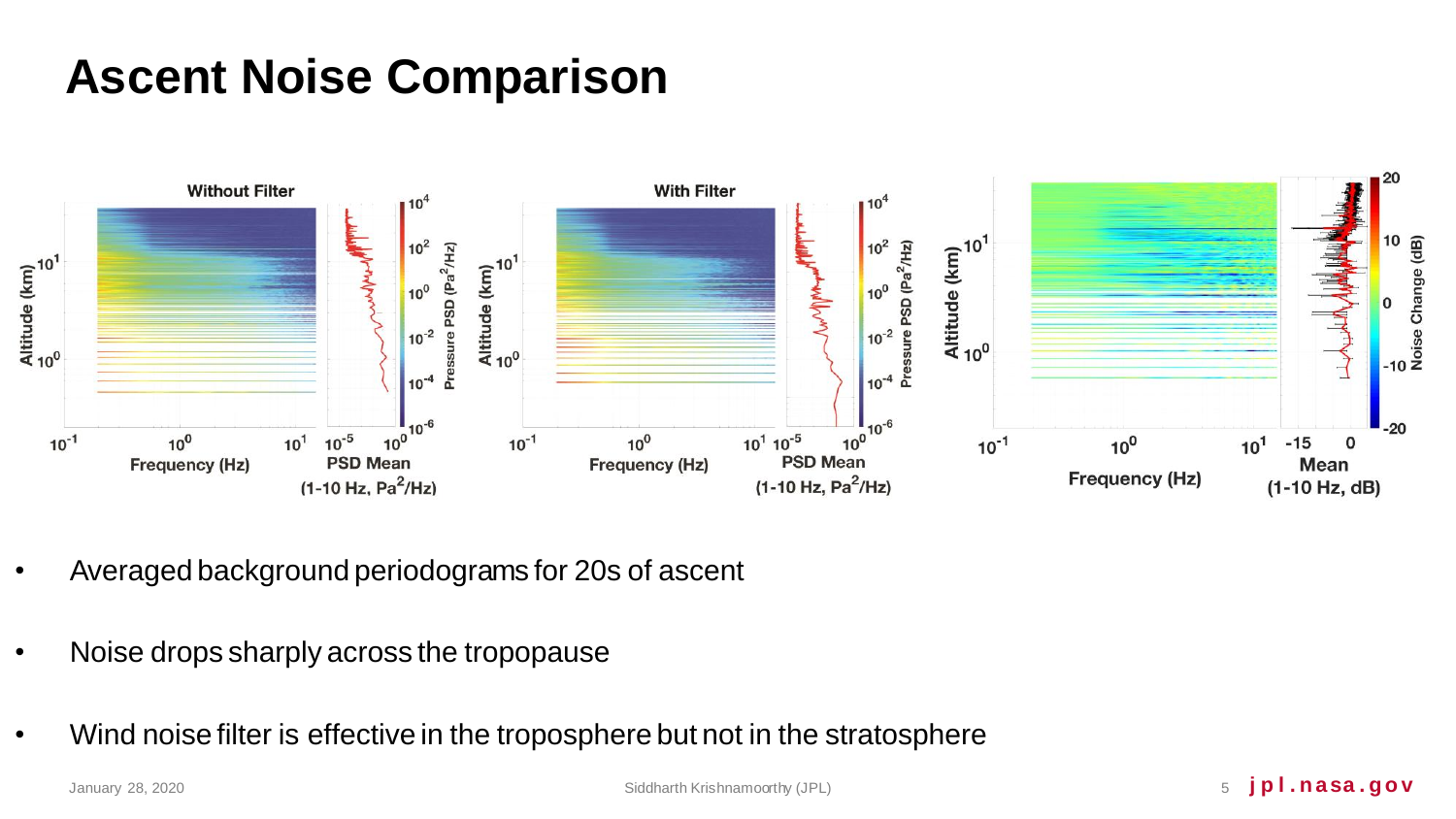## **Float Phase Noise Comparison**

- Bedard noise port is ineffective outside a narrow band between 0-1 Hz
- At various altitudes and vertical velocities, the noise port is not effective
- The source of this signal in the unshrouded inlet is unknown

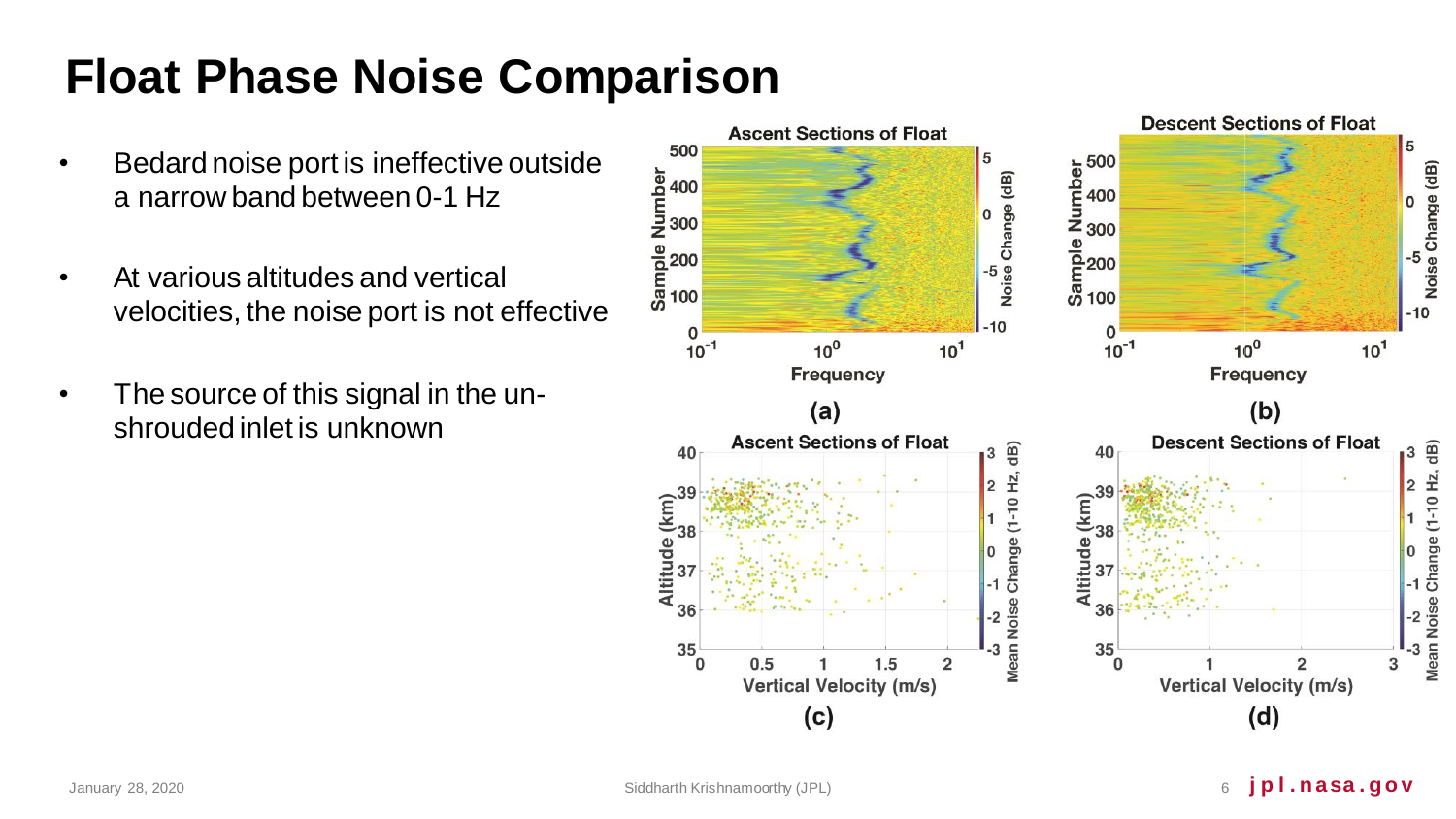## **Coastally-Reflected Microbarom Detection**



- Hourly spectra show microbarom peak, most pronounced between 0600-0900 UTC on July 10, 2010
- No other microbarom peak detected for the rest of the flight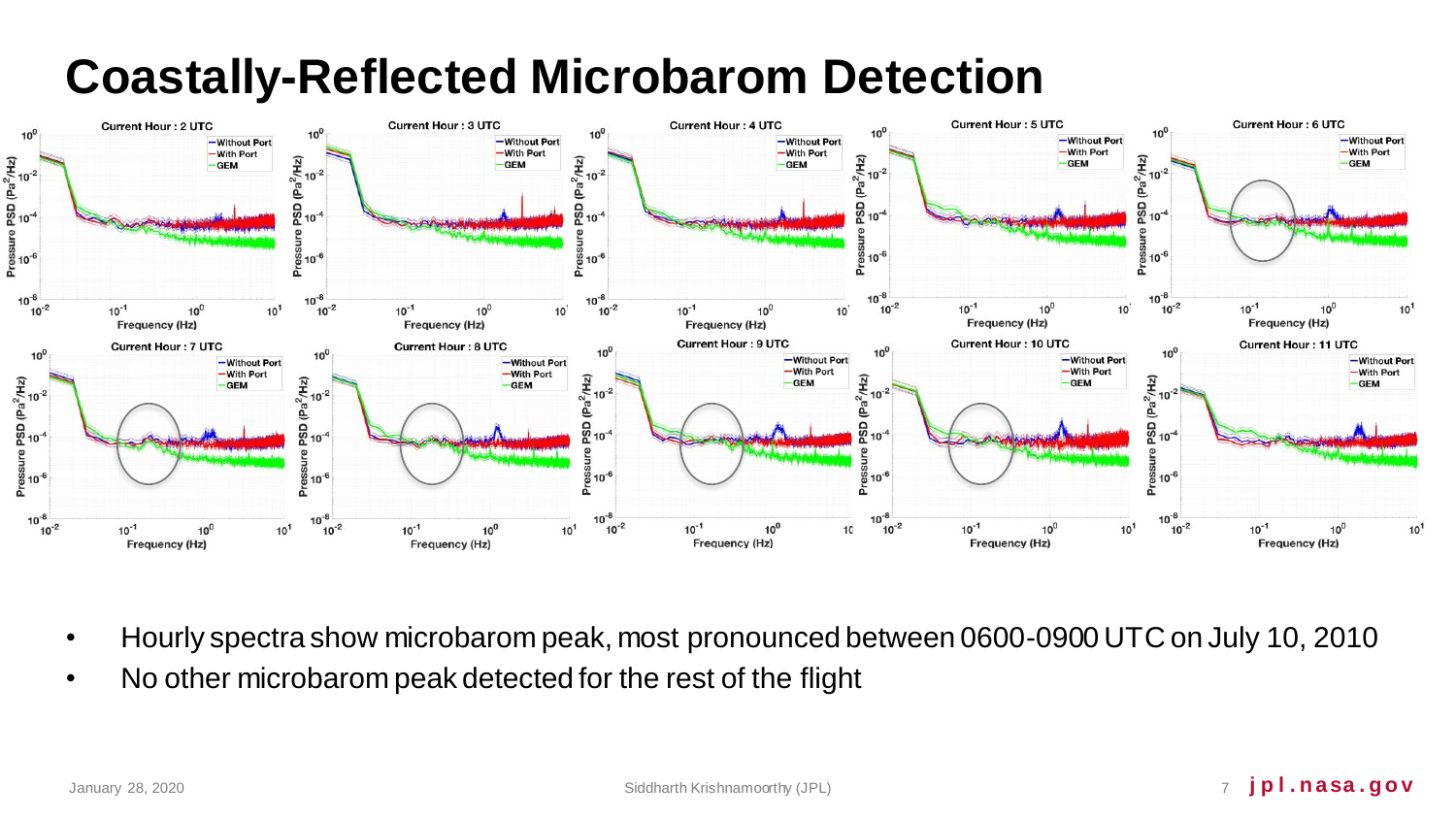## **Coastally-Reflected Microbarom Detection**



• None of the IMS ground stations in different directions detected this signal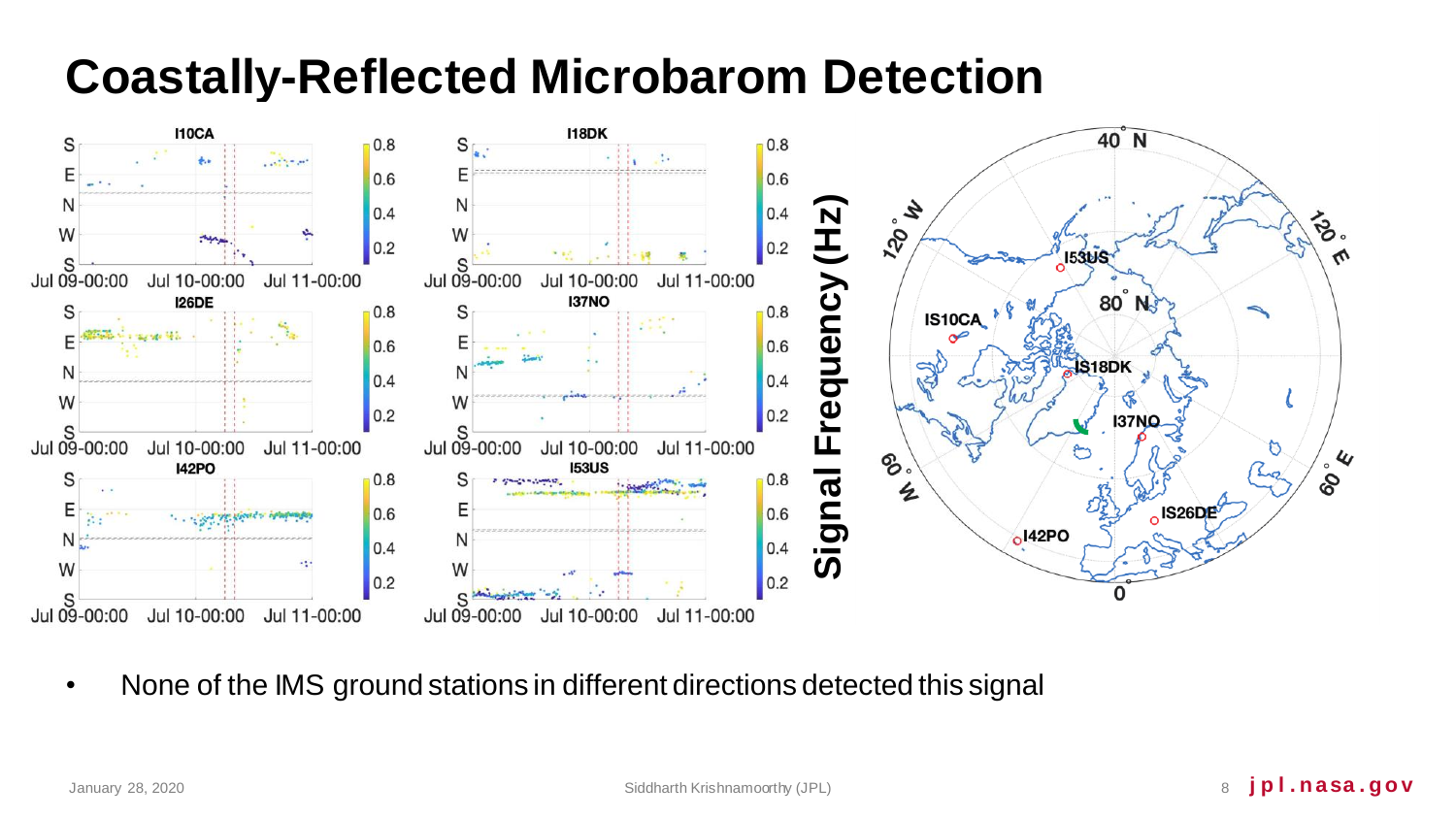## **Coastally-Reflected Microbarom Detection**



- Wave action model (WAM) used to simulate atmospheric pressure perturbation by ocean within 50 km distance under the balloon
- Only the models that include coastal and ice reflection off the coast account for the power increase in 0.15-0.19 Hz during 0600-1000 UTC on July 10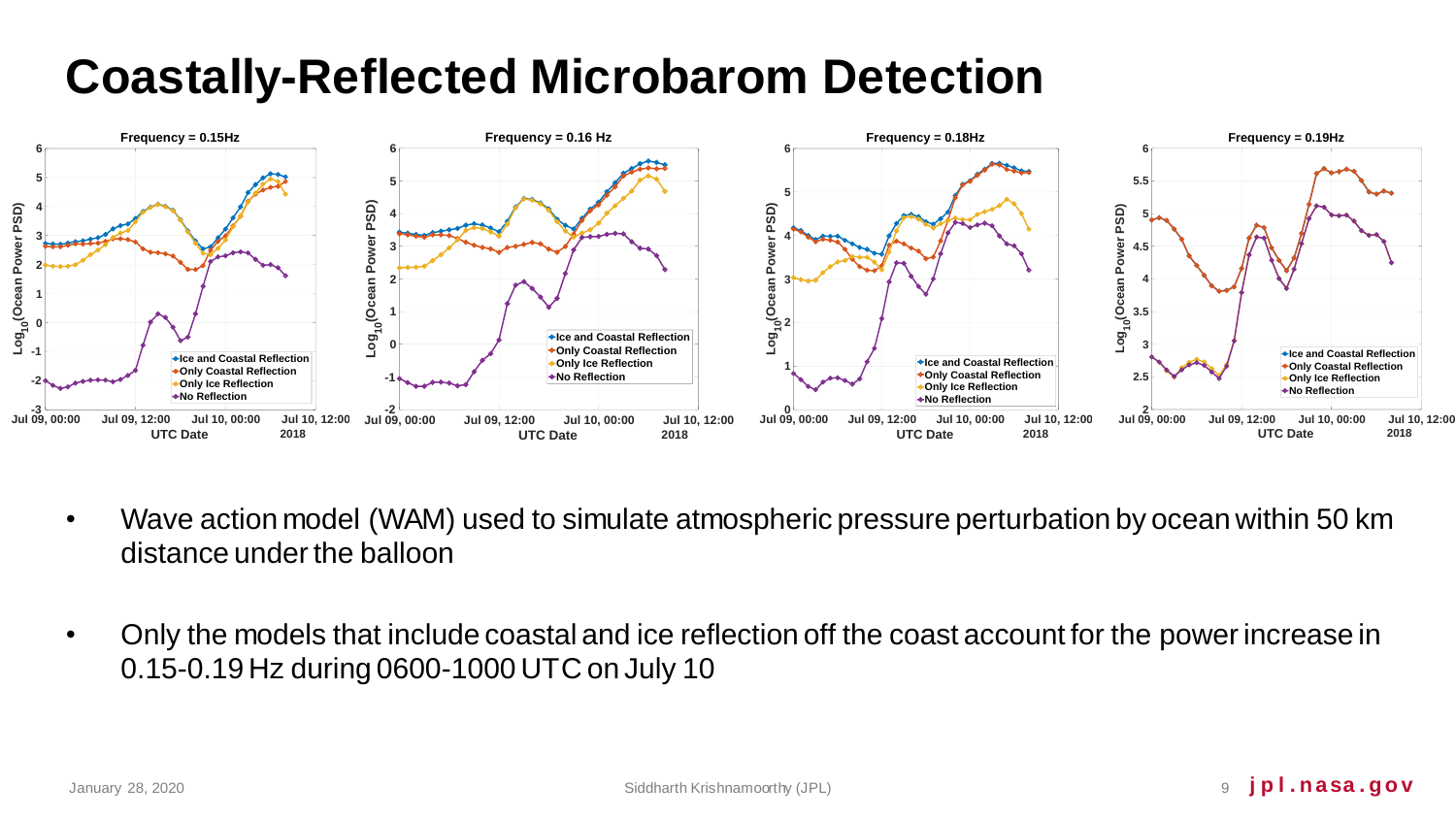## **Is the Detection Important?**

- Balloons offer a unique vantage point for observing geophysical infrasound signals, as demonstrated by the detection of a weak infrasound signal by a balloon-based barometer but not by nearby ground stations
- Balloon measurements demonstrate that ice and coastal reflections can contribute to the production and propagation of microbarom and microseisms from the Earth's oceans.
- Balloon observations and simulation models may be combined effectively to study geophysical phenomenology.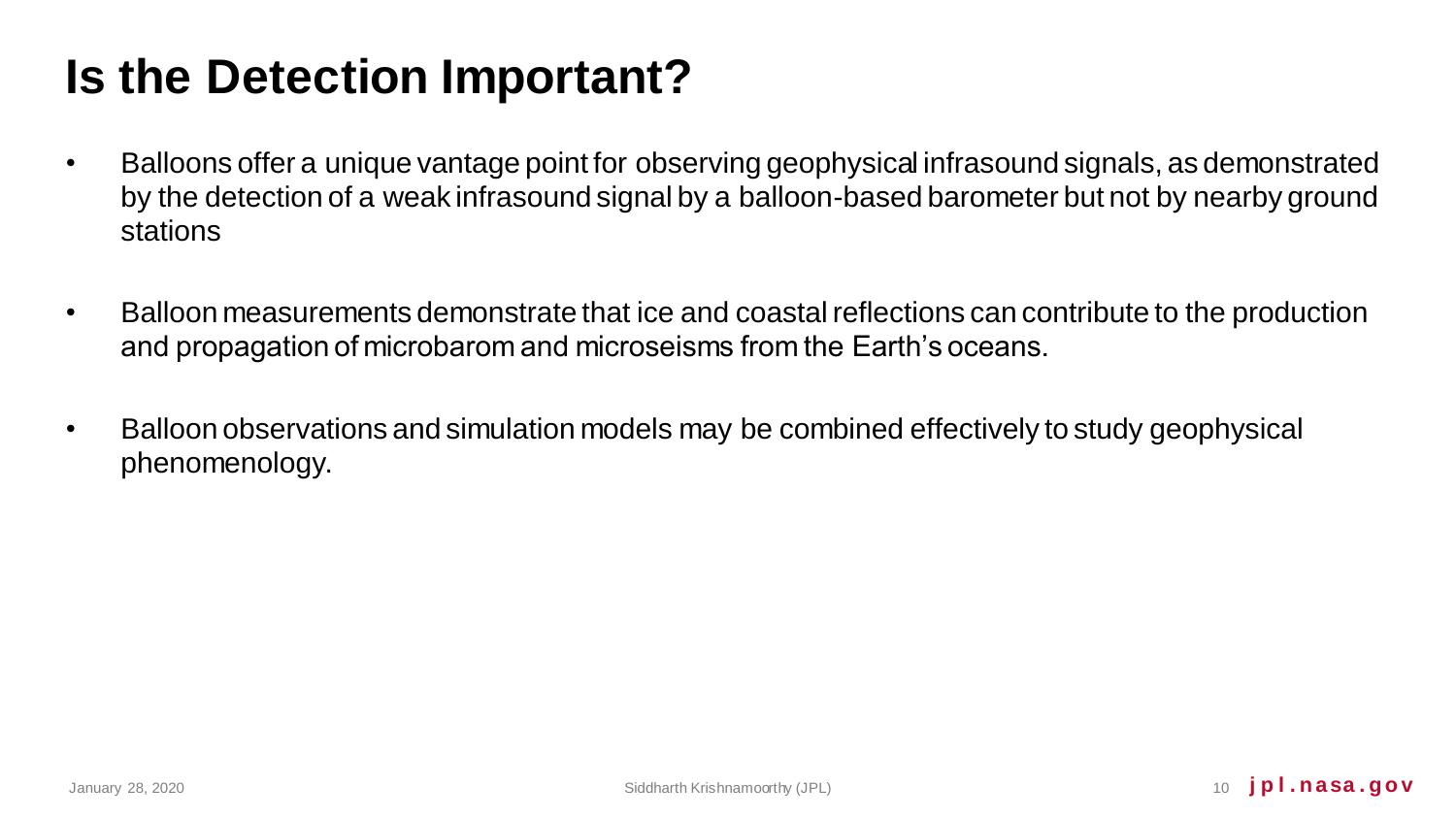## **Future Work**

- Dataset still being examined for auroral infrasound
- Noise characterization and microbarom detection are being prepared as manuscripts
- Piggyback payloads contributed to LDB flight in Ft. Sumner in 2019, two wind noise ports at different angles of attack. Data analysis is pending.

## **Acknowledgments**

• We thank the NASA Balloon Program Office, personnel at the Columbia Scientific Ballooning Facility, JPL Shipping, and the PMC-Turbo team for facilitating the PIMA, TAIP, InMex and SuperSEIS flights.